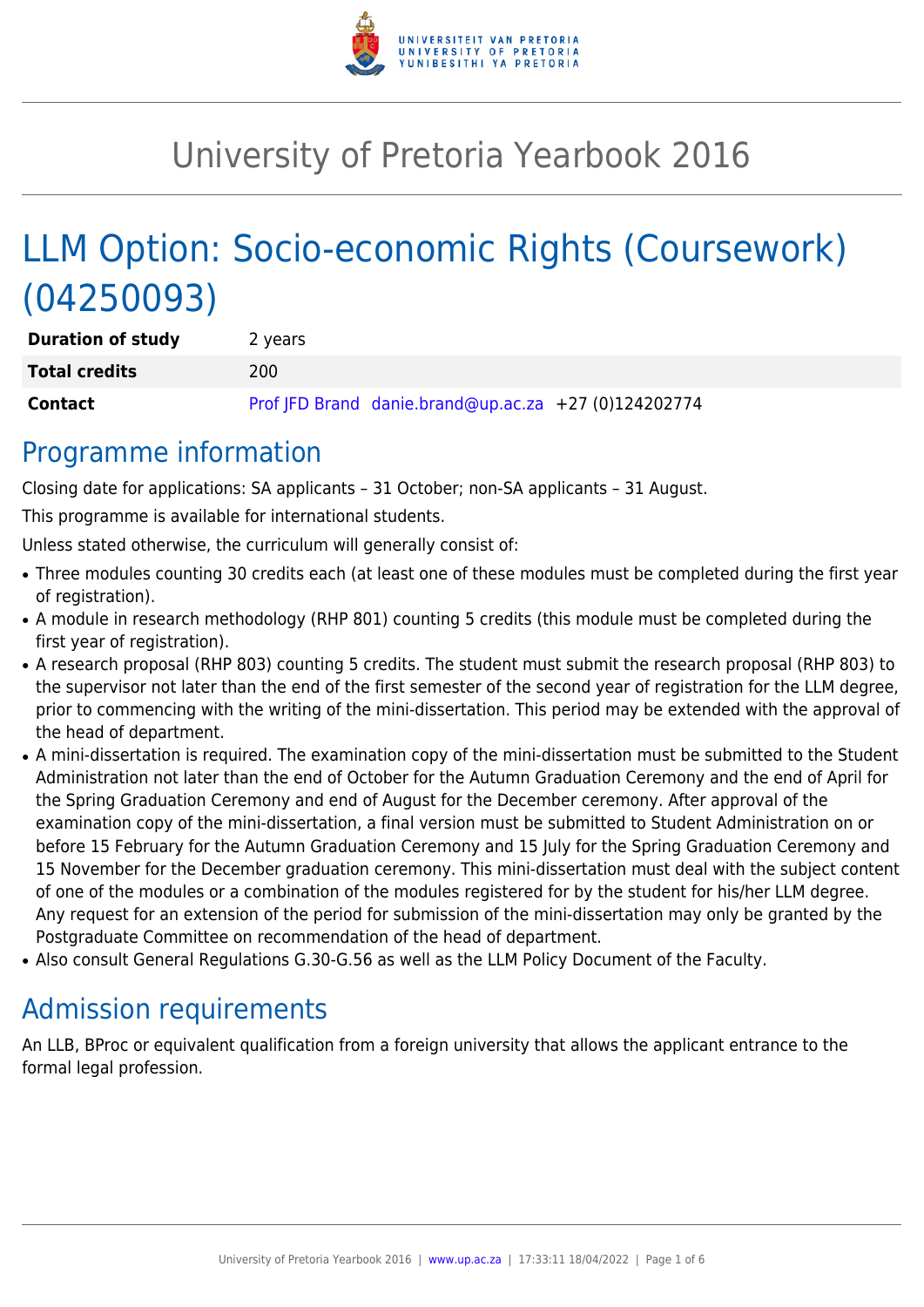

# Additional requirements

The duration of the programme will in general be four semesters (2 years) but may be completed within two semesters (1 year) where possible, subject to fulfilment of all the requirements for the degree and payment of the full amount prescribed for the LLM degree. Programmes may also be structured to allow for one year of study only. The one- or two-year period may only be extended by the Postgraduate Committee on recommendation of the Head of Department based on good reason shown and if it is clear that the student will be able to complete the programme in a further year of study.

#### General admission requirements

In addition to an LLB, BProc or equivalent qualification from a foreign university that allows the applicant entrance to the formal legal profession, the following requirements are set for admission of a prospective student to the LLM Coursework programme:

A minimum average mark of 65% with respect to the prescribed final-year modules of the undergraduate programme is required for admission to an LLM coursework programme.

Where an average of below 65% is achieved, the student may be admitted on recommendation of the relevant head of department after consultation with the programme coordinator and consideration of other merits (eg relevant professional experience; the applicant's performance in undergraduate modules related to the particular LLM; the candidate's performance in independent research essays or similar components) and/or an admission examination.

Linguistic competence, primarily in English; foreign applicants who did not complete undergraduate studies through the medium of English must show proof of competence in English at a minimum average level of 6 out of 10 for IELTS or a minimum total score of 83 in TOEFL calculated as follows: reading 21, listening 17, speaking 23 and writing 22. In any other instance where there is doubt as to the English linguistic competence of an applicant, the Dean may require the same proof as prescribed for foreign applicants.

Foreign qualifications are subject to SAQA evaluation. (Some LLM coursework programmes or modules as indicated in the yearbook may only be available to students who hold a relevant South African legal qualification.)

Even though a student may comply with the above requirements, the Dean may, on the recommendation of the head of department presenting a specific degree or module, refuse to accept a prospective student for any LLM programme if such a student's performance in the chosen modules or field of study during undergraduate study was not satisfactory. Alternatively, the Dean could set additional requirements with a view to admission

An admission examination may also be required in respect of a particular programme or module.

Particular LLM programmes have additional selection criteria and deadlines specific to those programmes.

### Other programme-specific information

- 1. PAJ 801 is compulsory for students who completed an LLB/BProc degree at a South African university.
- 2. CMR 801 is compulsory for students who did not complete an LLB/ BProc at a South African university.
- 3. The mini-dissertation must comprise 13 000-15 000 words including footnotes but excluding the list of contents and the bibliography.
- 4. The following are the core modules for this degree but not all of them are offered every year. Please contact the faculty to find out which of these modules will be offered.

SRC 802 Socio-economic rights in the SA Constitution (30 credits)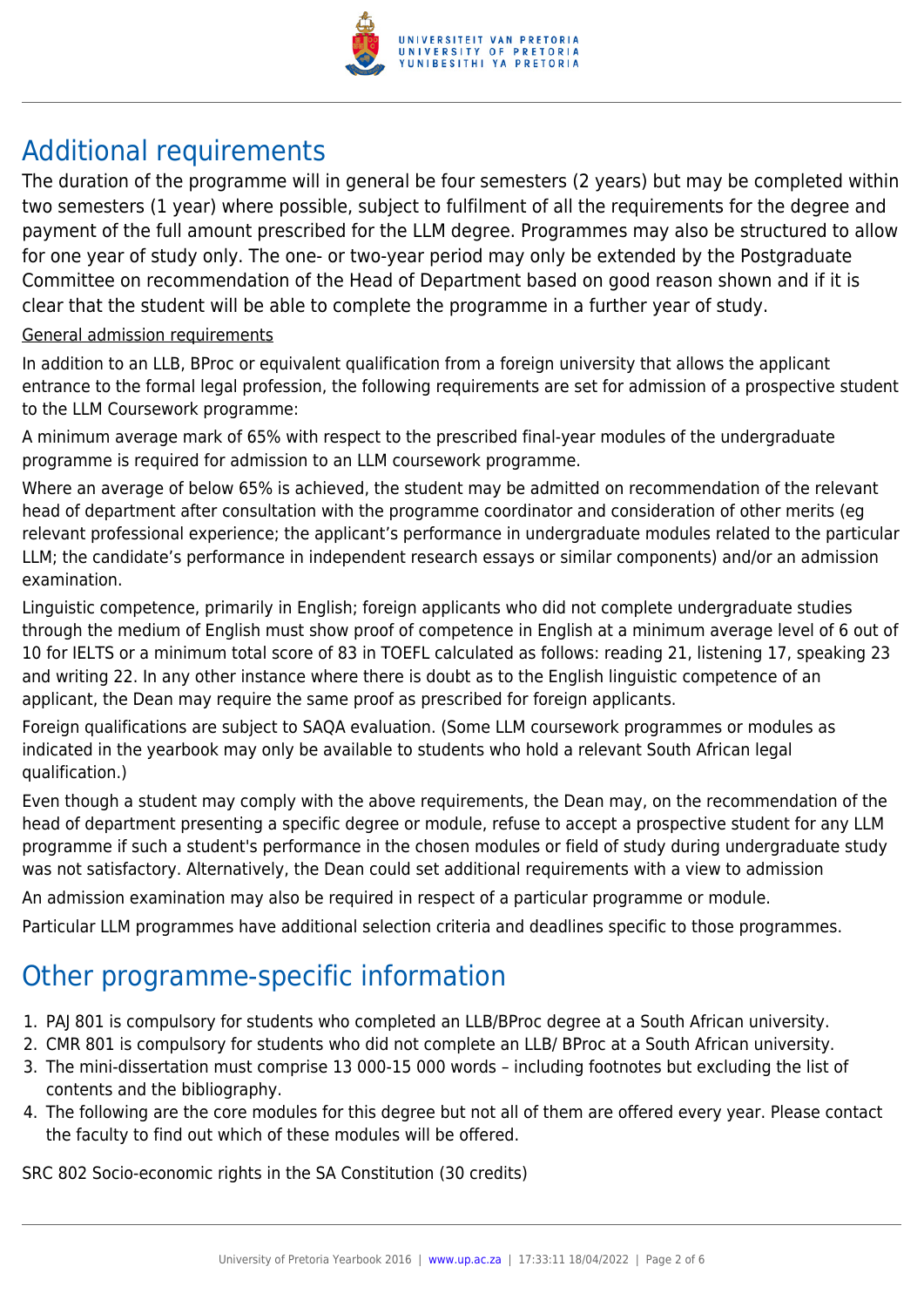

SRI 801 Socio-economic rights under comparative and international law (30 credits)

# Examinations and pass requirements

In the event of having failed all modules during a particular year of study, a student will only be allowed to continue with his/her studies with the consent of the Postgraduate Committee. Although no supplementary examination will be granted with regard to LLM and MPhil modules, the General Regulations (Regulation G.12.3 and G.12.6) apply with regard to special and ancillary examinations.

### Research information

The relevant head of department must recommend a supervisor and title for a mini-dissertation and these must be approved by the Postgraduate Committee. The mini-dissertation must be assessed and finalised as set out in the Faculty Board-approved LLM Policy Document of the Faculty. Minidissertations, where required, must be submitted in the format determined by the supervisor and approved by the Postgraduate Committee. The supervisor may likewise and subject to the approval of the Postgraduate Committee also determine the research topic and the scope of the proposed research.

### Pass with distinction

For the degree to be awarded with distinction a student must obtain an average of at least 75% for all the coursework modules, as well as a minimum of 75% for the mini-dissertation. The modules must have been written for the first time.

## General information

#### **Language policy**

The medium of instruction will be English. However, should circumstances allow it, an LLM module may be presented in Afrikaans. The Dean, in consultation with the relevant head of department, determines the language policy.

#### **Period of registration**

At the commencement of a particular module students should be registered for that module and attend the lectures. Alternatively, the permission of the programme coordinator or head of the department should be obtained before a student may be allowed to follow a specific module in a another year of study.

**Limiting of modules on offer in a particular academic year and availability to foreign students** The Dean determines which modules will be presented each year, taking into consideration the availability of lecturing personnel, space and financial implications and/or other circumstances. The Dean may, on recommendation of the relevant head of department, determine the maximum number of registrations for a specific elective module in terms of the prescribed guidelines. The Dean may also, on recommendation of the relevant head of department, determine that a particular LLM module will not be offered where on the first day of lectures four or fewer students are registered for such module.

In the case of foreign students additional requirements may be set by the Dean and the modules available to such students may also be limited.

#### **Replacement of modules**

The Dean may, on recommendation of the relevant Head of Department, allow a student to replace one prescribed LLM module for a particular master's programme with another LLM module where such an exception is not otherwise permitted, on condition that good cause is shown why such an exception is required.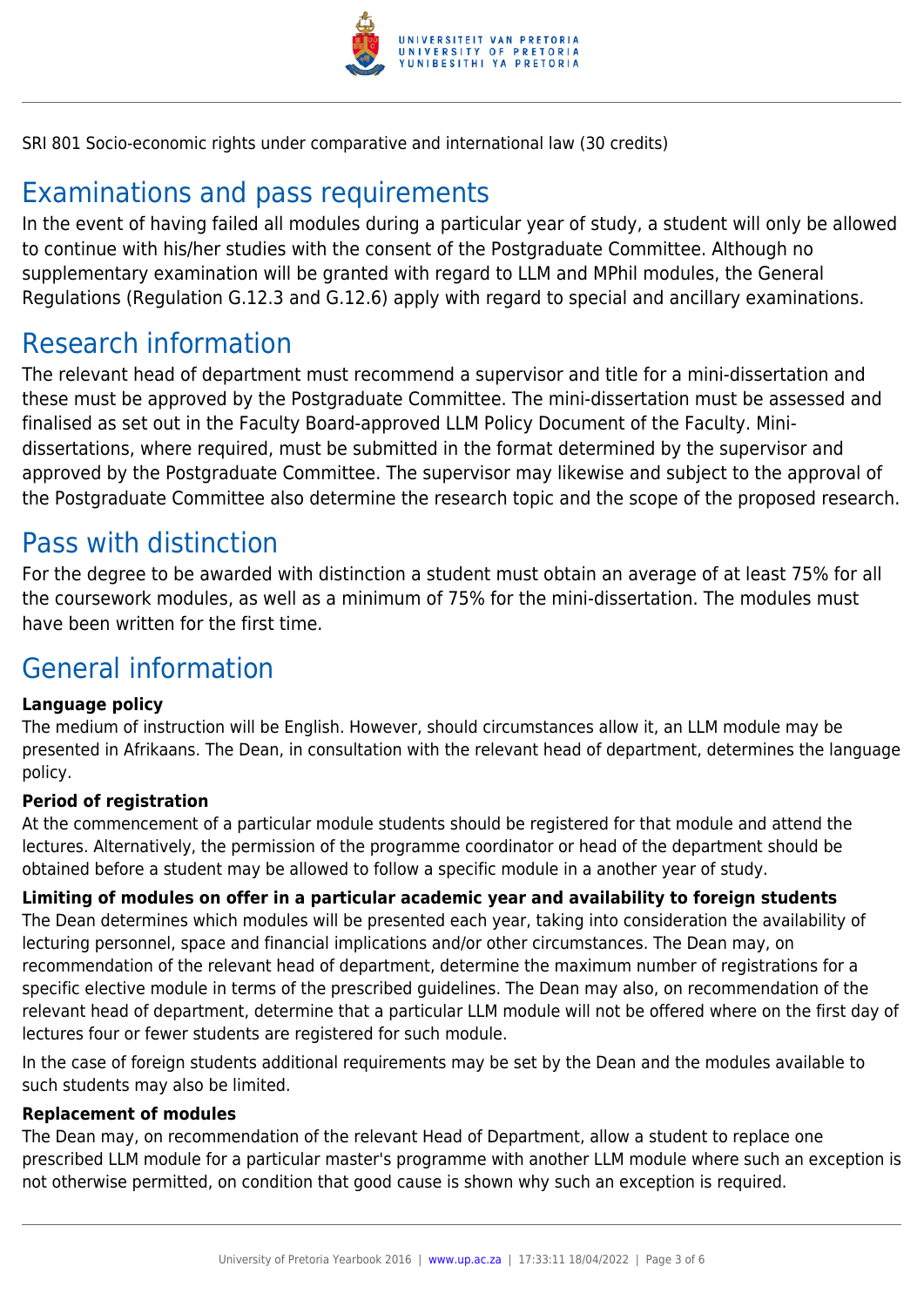

#### **Credit for modules completed at another institution**

The Dean may, on the recommendation of the relevant head of department, credit a student for a maximum of two modules completed at another institution on condition that it complies with the requirements of this Faculty. Where such modules do not bear the same titles as modules offered at this Faculty, modules with substantially the same content as determined by the relevant head of department may be granted credit in their place, or where, in the absence of such closely related modules, modules that are still relevant within the broad ambit of a specific LLM degree may be granted credit under special codes for the purposes of such a degree. Additional requirements may also be set before any such module will be granted credit in order to ensure compliance with the requirements of this Faculty.

#### **Credit for non-legal components**

In order to qualify for an LLM degree with non-legal components, the specific degree can at most include one non-legal module of the prescribed number of modules from a related field, and with the special permission from the Faculty Board.

Note that credit will not be given for modules which form part of another degree where the student has already complied with the requirements of such a degree. This rule is also applicable in instances where the student is currently also registered for another degree.

#### **Re-registration for modules**

A student may not register more than twice for the same module. In order to pass a module the student must obtain a final mark of 50%.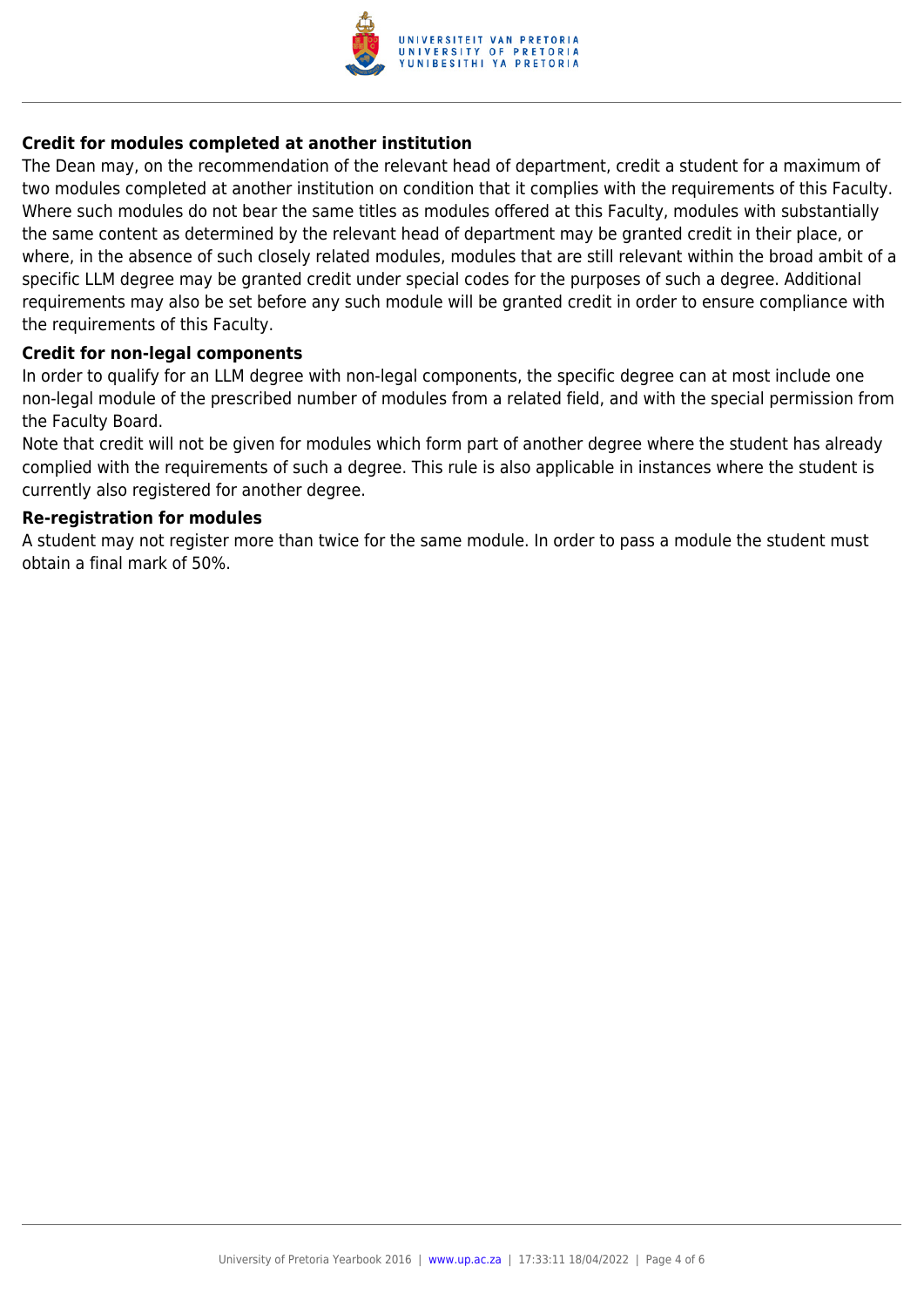

### Curriculum: Year 1

**Minimum credits: 100**

### **Fundamental modules**

[Research methodology 801](https://www.up.ac.za/parents/yearbooks/2016/modules/view/RHP 801) (RHP 801) - Credits: 5.00

### **Core modules**

[Post-apartheid jurisprudence 801](https://www.up.ac.za/parents/yearbooks/2016/modules/view/PAJ 801) (PAJ 801) - Credits: 30.00 [Socio-economic rights in the South African Constitution 802](https://www.up.ac.za/parents/yearbooks/2016/modules/view/SRC 802) (SRC 802) - Credits: 30.00 [Socio-economic rights under comparative and international law 801](https://www.up.ac.za/parents/yearbooks/2016/modules/view/SRI 801) (SRI 801) - Credits: 30.00